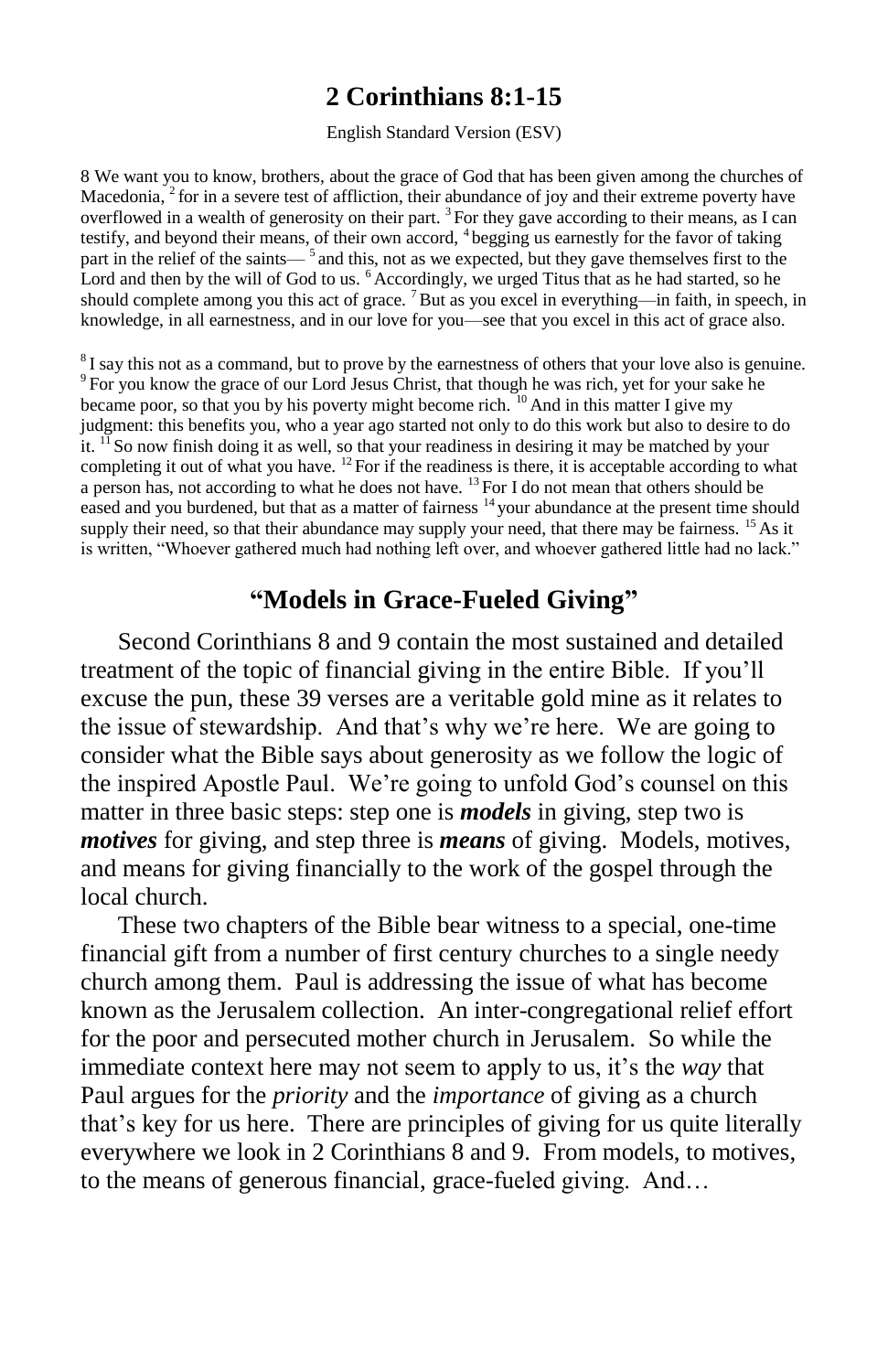#### **The first step toward grace-fueled giving is to ponder the examples of those who model it**

The name we've given this booklet is "grace-fueled giving". I frankly don't see how I had any other choice in the matter given how often Paul uses that word "grace" in these two chapters. 10 times in 39 verses we see the word "grace". In fact, the word for "grace" appears five times in the first 15 verses of chapter eight alone. Grace-fueled giving. That's what we're looking to lay a foundation for as a church together. Not *guilt*-fueled giving. Not *shame*-fueled giving. God help us if we participate in *pride*-fueled giving. No. Grace-fueled giving. How many of us are interested in knowing more about that? Me, too. The first step toward grace-fueled giving is to ponder the examples of those who model it. Let's look at our first example.

### **When you think you don't have enough resources, consider the churches of Macedonia (vv.1-5)**

In verse one, Paul speaks of "the grace of God that has been given among the churches of Macedonia". The region of Macedonia contained ancient cities like Thessalonica, Philippi, and Berea. And in these five verses, I'd like to call your attention to several observations related to the work of God's grace in their lives that made them such a stunning model for financial generosity.

 First, their *affliction*. Paul says in verse 2, that the churches in these cities were put to "a severe test of affliction". This is undoubtedly religious persecution for their faith in Christ. And make no mistake about it, it is God's design for them. In Philippians 1:29 Paul says to this Macedonian church: "…it has been *granted* to you that for the sake of Christ you should not only *believe* in him but also *suffer* for his sake" [emphasis mine]. Suffering was "granted" them. *Given* to them, like a *gift*. Who's doing that? The same one in verse 29 who grants them to "believe". God did that. The call, the destiny, the granting to suffer persecution for their faith. The churches of Macedonia were afflicted and it happened on God's watch by God's design through God's grace.

 Secondly, note their *joy*. 2 Corinthians 8:2 – "for in a severe test of affliction, their abundance of joy…overflowed." That's grace for sure. Remember, Paul wants the Corinthian believers to know about the grace of God given to the churches of Macedonia. And the evidence of God's grace here is their joy in the midst of affliction. What is your first response when you endure hardship for your faith? Do you endure hardship for your faith? I hope you do. If you do not, you want to make sure that you are indeed in the faith. If you do not experience any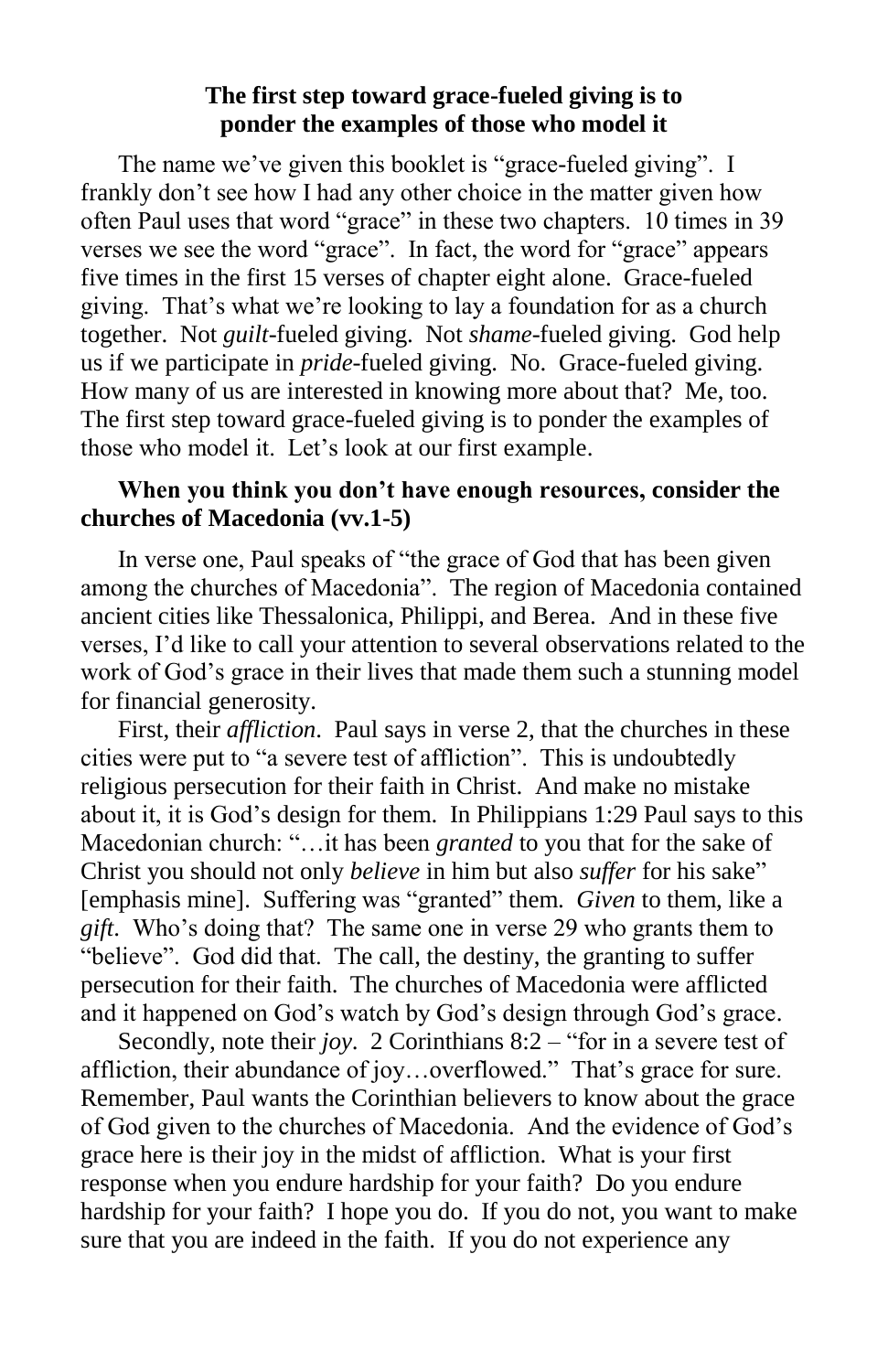persecution for following Christ, ask yourself just how many compromises have you made in order that it remain so. But if you endure persecution for Christ…what is your knee-jerk response? You know what mine usually is? Whining. Murmuring. Self-pity. That is not the response of the Macedonian churches. In a severe test of affliction, what was brought to the surface was (in Paul's words) "their abundance of joy". That's grace.

 With that as the foundation, now we move to the financial picture. Let's finish verse 2 and on into verse 3: "their extreme poverty [has] overflowed in a wealth of generosity on their part. For they gave according to their means, as I can testify, and beyond their means…" The first evidence of God's grace in their lives was joy in affliction. The second evidence of God's grace is a "wealth of generosity" amid "extreme poverty". Notice both of the descriptors. This isn't just generic generosity; it is a "wealth" of generosity. Ridiculous, absurd generosity. They didn't just give *according* to their means. They gave *beyond* their means. How do you give *beyond* your means? And it's not moderate poverty; it's "extreme" poverty. Grinding, rock-bottom poverty. That's what these words mean. How does that happen? How does one give beyond their means out of extreme poverty? Verse one is the only answer: "We want you to know, brothers, about the grace of God that has been given among the churches of Macedonia". It's because of the grace of God at work in their lives that they are able to give in this way.

 And just in case we hadn't *made* the case…consider verse three into verse four. How did the Macedonians get connected to the opportunity to give? They did it (according to these verses) "of their own accord, begging us earnestly for the favor of taking part in the relief of the saints." Part of the reason they likely had to beg him was because Paul probably looked at their impoverished condition and figured he wouldn't tap them for his project. Nevertheless, the poor Macedonian churches *knew* of it and they wanted in. Like a shrewd businessman spotting a deal only the reverse. They *begged him* to *let them give* the text says. Have you ever heard of anything like this in your life?

 And then verse 5: "and this [earnest begging] not as we expected, but they gave themselves first to the Lord, and then by the will of God to us." That's the order, of course. When we get the order right, we begin to live this way. When you give yourself to God, God will see to it that you are given to others. The Victorian preacher Alexander Maclaren once wrote: "If a man feels that he does not own himself, much less will he feel that his goods are his own. A slave's owner possesses the slave's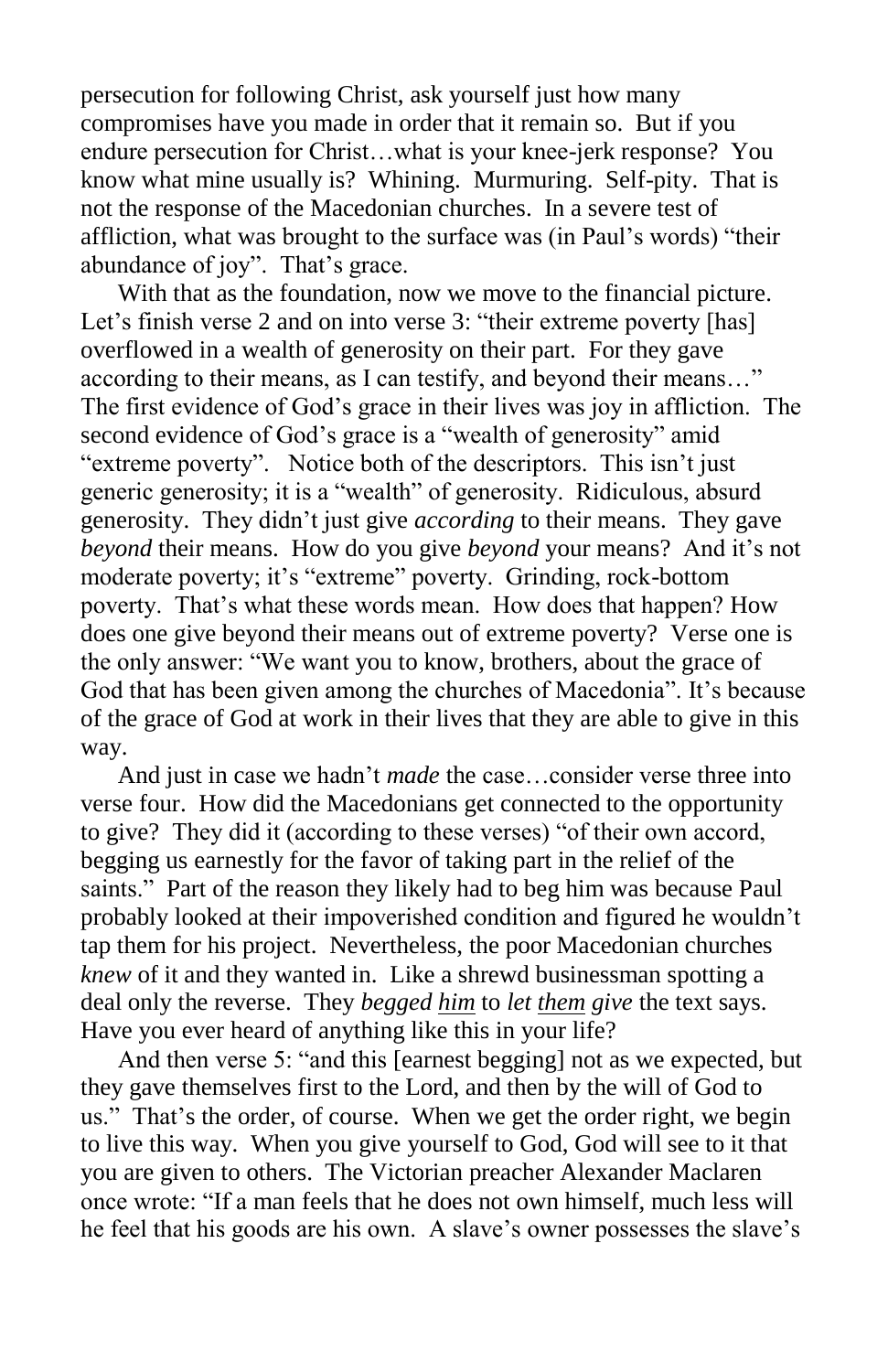bit of garden ground, his hut, and its furniture. If I belong to Christ, to whom does my money belong?"<sup>1</sup> We are not our own, we belong to Christ. He purchased us at the price of his own blood and now everything we have rightly belongs to him.

 The first step toward grace-fueled giving is to ponder the examples of those who model it. Do you ever think about being more generous with your giving to this local church but when you do, the thought creeps into your head: "There's just not enough money right now." Maybe you're facing mountain of debt. Or maybe you live fairly comfortably and you're debt is under control but when you look at how you've budgeted, how you spend, you simply can't imagine where it's going to come from. If that's you today, ask yourself these questions: "Am I suffering persecution for my faith?" "Do I well up with joy in Christ on a regular basis?" "Do I not only *not live* in extreme poverty but rather in the most prosperous nation in the history of the world?" "Do I give beyond my means?" "Have I ever begged for the grace to give generously?" "Have I given myself to the Lord so that I might be given to others?" When you think *you* don't have enough resources, consider the churches of Macedonia. The first step toward grace-fueled giving is to ponder the examples of those who model it. Secondly:

#### **If you'd like to give more generously one day in the future, or you don't regard giving to be your primary spiritual gift, consider the church in Corinth (vv.6-8, 10-15)**

Let's take the second half of that point first. Look with me at verse 7. The issue of the gifts of the Holy Spirit in the church in Corinth is a story that stretches back to Paul's first letter to this church. The gifts of the Holy Spirit are God-given abilities used in the ministry of the church for the glory of Christ and the building up of the fellowship. Verse 7 refers to several of them: "faith…speech…knowledge" and so on. And what he's telling them here is that they so clearly have been graced by God in so many areas. They have been given many spiritual gifts. In fact, in 1 Corinthians 1:4 and following, Paul writes of this church: "…in every way you were enriched in him in all speech and all knowledge…so that you are not lacking in any gift…" Now make no mistake, Paul has very strong words of correction for this church later on in 1 Corinthians as he assesses their use of their spiritual gifts, but he does affirm that they are a *gifted* church. He affirms it in 1 Corinthians 1 and he affirms

<sup>1</sup> Alexander Maclaren, *Expositions of Holy Scripture*. Volume 14. Baker Book House: Grand Rapids, MI. (18--) 1984. p.23.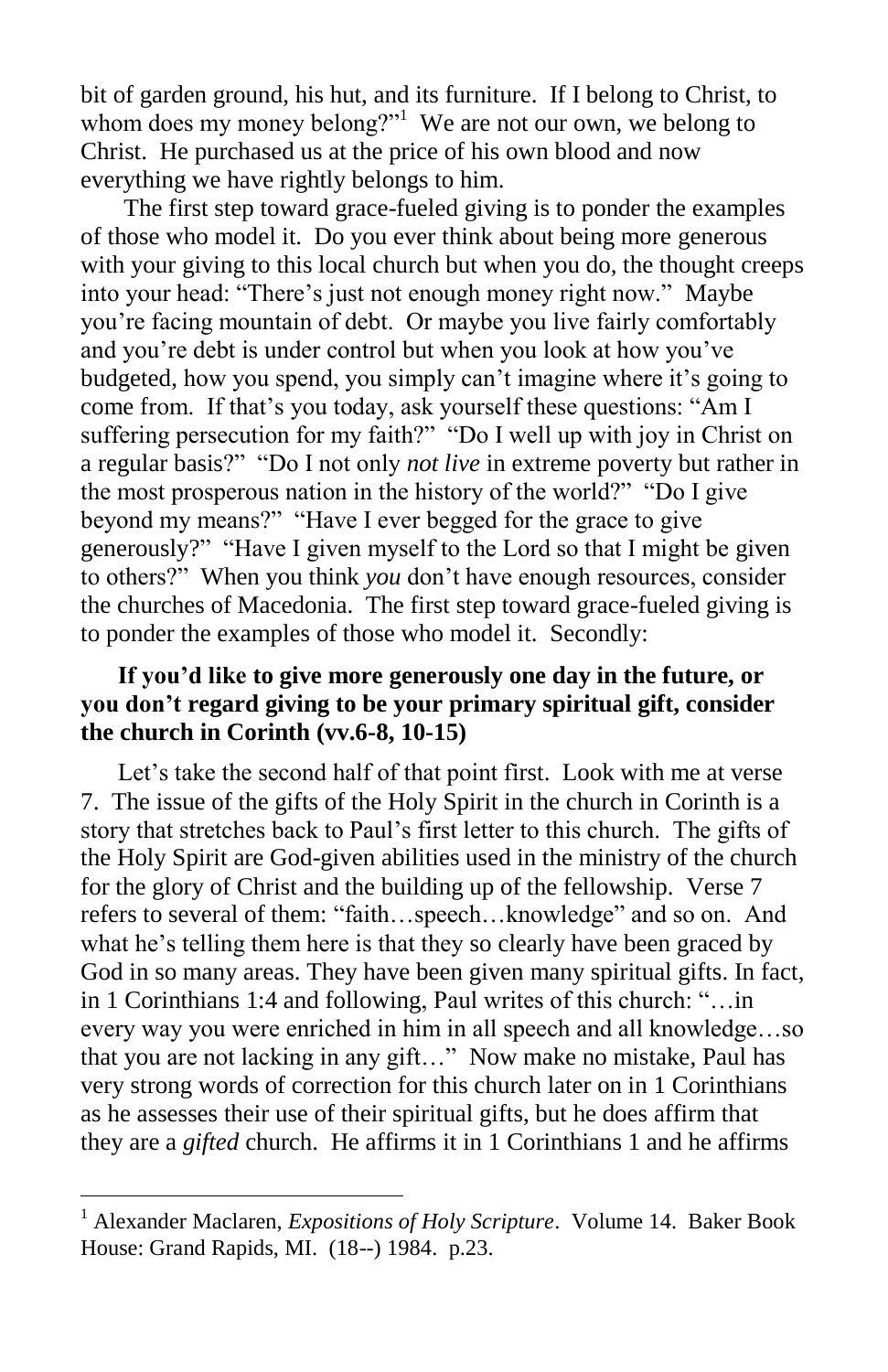it here in this passage. "…as you excel in everything – in faith, in speech, in knowledge, in all earnestness, and in our love for you – see that you excel in this act of grace also."

 Do you see what he's saying here? He *knows* how extraordinary this church is. And so he draws their attention to what he already regards to be evidences of God's grace at work among them in the form of these gifts. This is so wise. Because Paul is about to make a very big ask of this church. He's already set up the impoverished and persecuted churches in Macedonia as the Corinthians model for giving. And you can imagine that without verse 7, the thinking of both Paul and the Corinthian church might be terribly skewed. On Paul's part, if he doesn't remind himself of how wonderfully God's grace has already manifested itself in this church, he could get real bitter real quick and become a single-issue apostle. Like whenever he thinks of the church in Corinth, all he can picture is a church that's stingy. And that's a warped picture. Giving may not be their strong suit, but they have a lot going for them in the grace department. God is at work. Furthermore, if this church does not hear affirmation from the pen of the Apostle at this point, they're only going to hear criticism. And of course, he's not simply seeking to criticize. He needs to proceed carefully.

 The same is true with the spirit driving this little booklet. Ours is a gifted local church. Our fellowship is loaded with the grace of God. For many years this church has carried the gospel in the Westonka area. Lives have been altered for eternity. People have been converted, baptized, grown up in their faith, and set to serve in the mission of being and making disciples of Jesus Christ. Our church has had a noble track record on many fronts: from musical worship to preaching and teaching to compassion ministry and global missions. Our church has received much grace. But I look at our giving trend over the last several years and I also say with the Apostle Paul: "see that you excel in this act of grace also". The grace of giving generously. The first step toward gracefueled giving is to ponder the examples of those who model it. And Paul did not let the church in Corinth off the hook on this point, and I don't think God will let the church in Mound off the hook here either.

 Now the second aspect here in point two has to do with finishing our resolves for good. That is, for those of us who would like to be strong financial givers…one day. You know, later. Some day in the future. If that's you think, take a look at how Paul counsels the Corinthian church in verses 6, 8, and 10 through 15 (go ahead and re-read them). Paul could command them to give but he doesn't. He could. But then that would defeat the point. Paul's looking for grace-fueled giving. And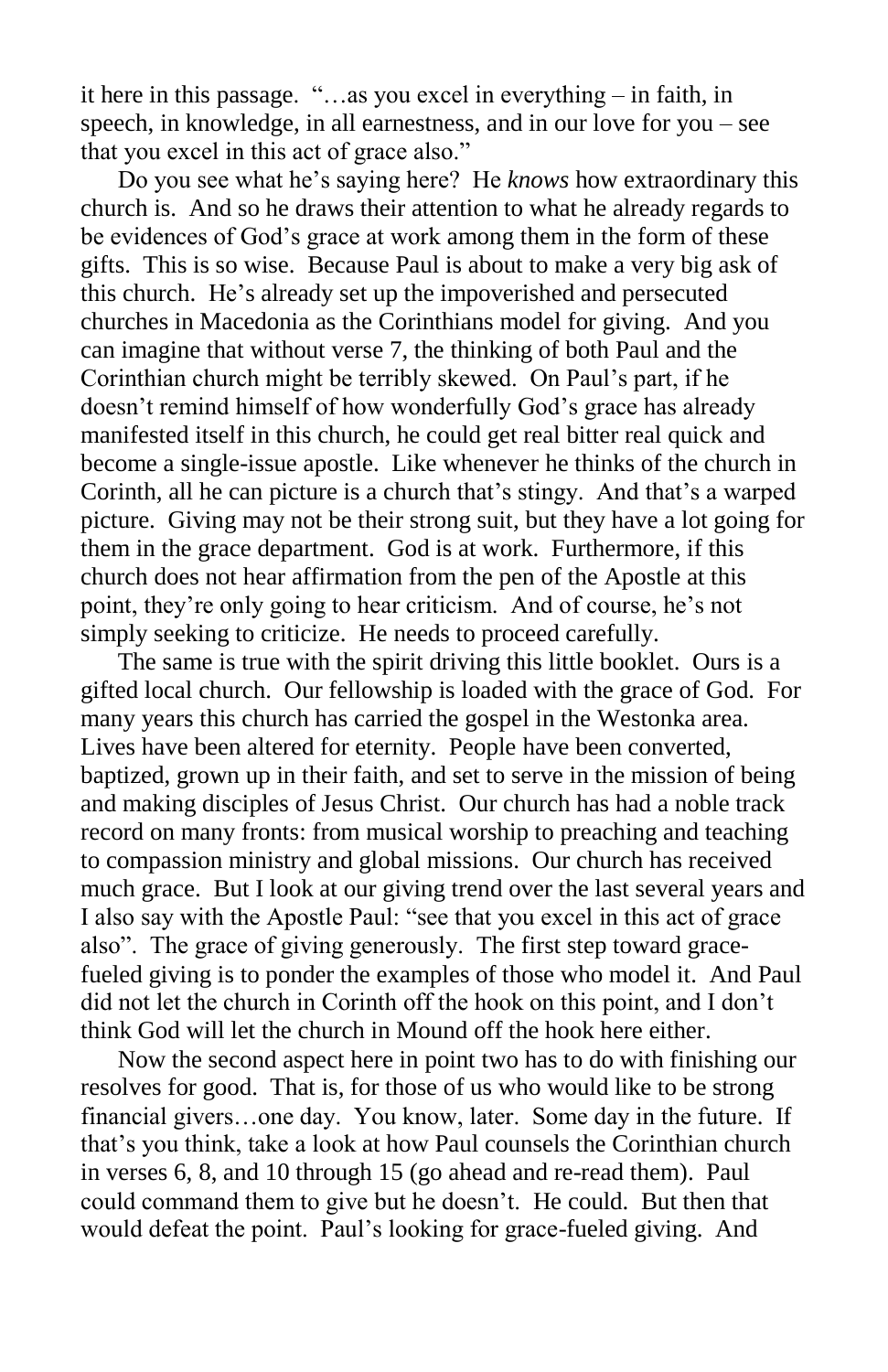grace-fueled giving doesn't come about by laying down laws or by tightening the screws or roughing people up. All he really wants them to do is to finish what they initially started. As you read verse 6: "complete among you this act of grace" and verse 11: "finish doing it" you get the sense that the church in Corinth may have even been among the first of the Gentile churches to pitch in for the Jerusalem collection but somewhere along the line they lost their steam in giving. We read about their awareness and interest in the collection as early as 1 Corinthians 16:1-4. Nevertheless, their giving simply trailed off over time.

 And I know when it comes to giving to our local church that this is sometimes the case, too. We look at some sort of giving goal, say the tithe…and we think: "I'm gonna get there some day." Maybe you're a young person with very little income to your name and you think about this. Perhaps you're a poor college student and you've got plans. You've got very generous plans for later in life. You know, when you're out from under your school loans. You've got a steady job, and so on. Then you'll start giving more generously. Maybe you're a family living in the crunch time right now. You've got kids in college or soon to be. And the expenses are mounting up. But your conscience is clear: one day, when my money's not tied up in so many places – *then* we'll give like we've always wanted. Or maybe you're an empty nester who's looking to finish paying your mortgage. Then, *then* you'll have some disposable income you can re-route to kingdom purposes in the local church but you just need another few years. You know how this works. And apart from the grace of God, this day never comes. It just never comes.

 Notice here in verses 10-15 that Paul never once gives them a hard figure. Not even a giving percentage. In view of the Old Testament's clear teaching on tithing, I think that is incredibly suggestive. New Testament scholar Murray Harris puts it this way: "If Paul had advocated the practice of tithing, this would have been an appropriate place for him to mention it or defend it. But far from championing the practice of giving by percentage, he argues for proportional giving."<sup>2</sup> Does the Bible command tithing in the New Testament? No it does not. You could argue that in a couple of places that it *assumes* the practice, but you'd be skating on very thin ice to say the New Testament plainly

<sup>2</sup> Murry Harris, *The Second Epistle to the Corinthians*. The New International Greek Testament Commentary. William B. Eerdmans Publishing Company: Grand Rapids, MI. 2005. p.587.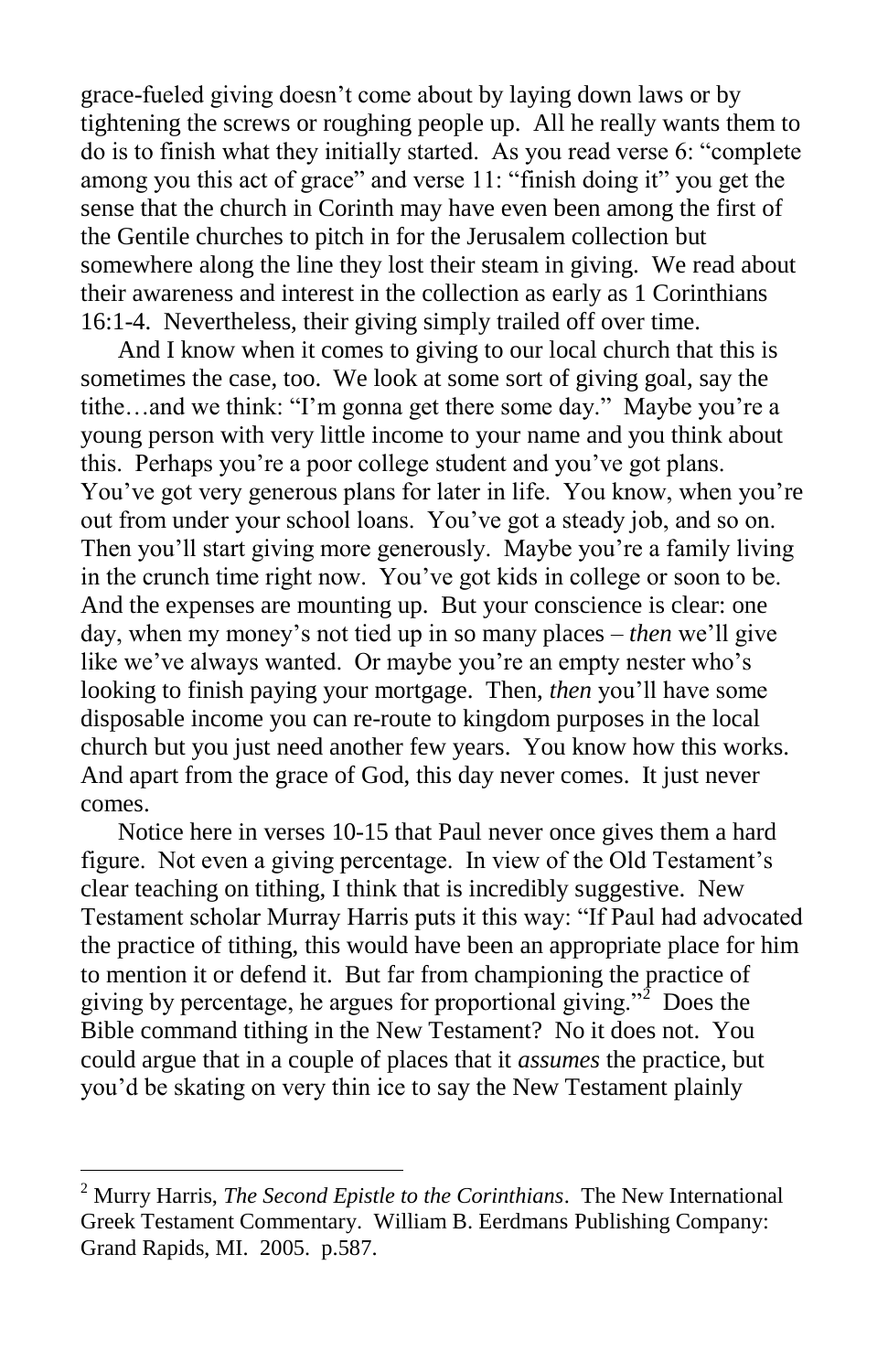commands us to tithe. Rather, Paul argues for giving that is proportional, sacrificial, and joyful.

### **No matter what your current level of giving, consider afresh what Christ is giving to you (v.9)**

 I've said this before and I will say it again: I've never counted an offering in all my years here as pastor of this church and never plan to. I simply have no clue what you all give to this church apart from what all of us read on the back of the bulletin and the numbers that are made public in our business meetings. No idea what you give. But if you are a Christian, I do know what Christ is giving to you. In verse nine, the Apostle Paul preaches the gospel to the church in Corinth. As he does so, he reminds us that whether we give out of their affliction and poverty like the Macedonian churches or whether we give out of their considerable means like the Corinthians, *if* we give…we give because Christ first gives to us. Verse nine: "For you know the grace of our Lord Jesus Christ, that though he was rich, yet for your sake he became poor, so that you by his poverty might become rich."

 Puritan Pastor Matthew Henry wrote: "This is a good reason why we should be charitable…out of what we have, because we ourselves live upon the charity of the Lord Jesus Christ."<sup>3</sup> He's so spot on. It's not simply that Christ has done much for us (though he has: his substitutionary life, death, resurrection for us). He has done much. But furthermore, he *is active right now* in laying himself out for us. We should be charitable for we ourselves *live our very lives* upon the charity of the Lord Jesus Christ. That we though his poverty might become "rich" verse nine says. When Paul speaks of riches here in verse 9, we can assume a couple of things on his mind. Just a few chapters earlier in 2 Corinthians 1:22 and also in chapter 5 verse 5 he speaks of the Holy Spirit who has been given us in our hearts as a down payment on heaven. And then once more he says of these riches in chapter 4 verse 7 that "we have this treasure in jars of clay, to show that the surpassing power belongs to God and not to us." We *do* know the grace of the Lord Jesus Christ in this church, don't we? That's who we are. We're striving to be a gospel-centered church, one that celebrates, demonstrates, and communicates the good news of Jesus Christ among all people. That though he was rich, yet for our sake he became poor, so that we by his poverty might become rich. If you have been made rich by the Lord

<sup>3</sup> Matthew Henry, *Matthew Henry's Commentary*. Volume 6:Acts to Revelation. MacDonald Publishing Company: McLean, VA. (17--) p.630.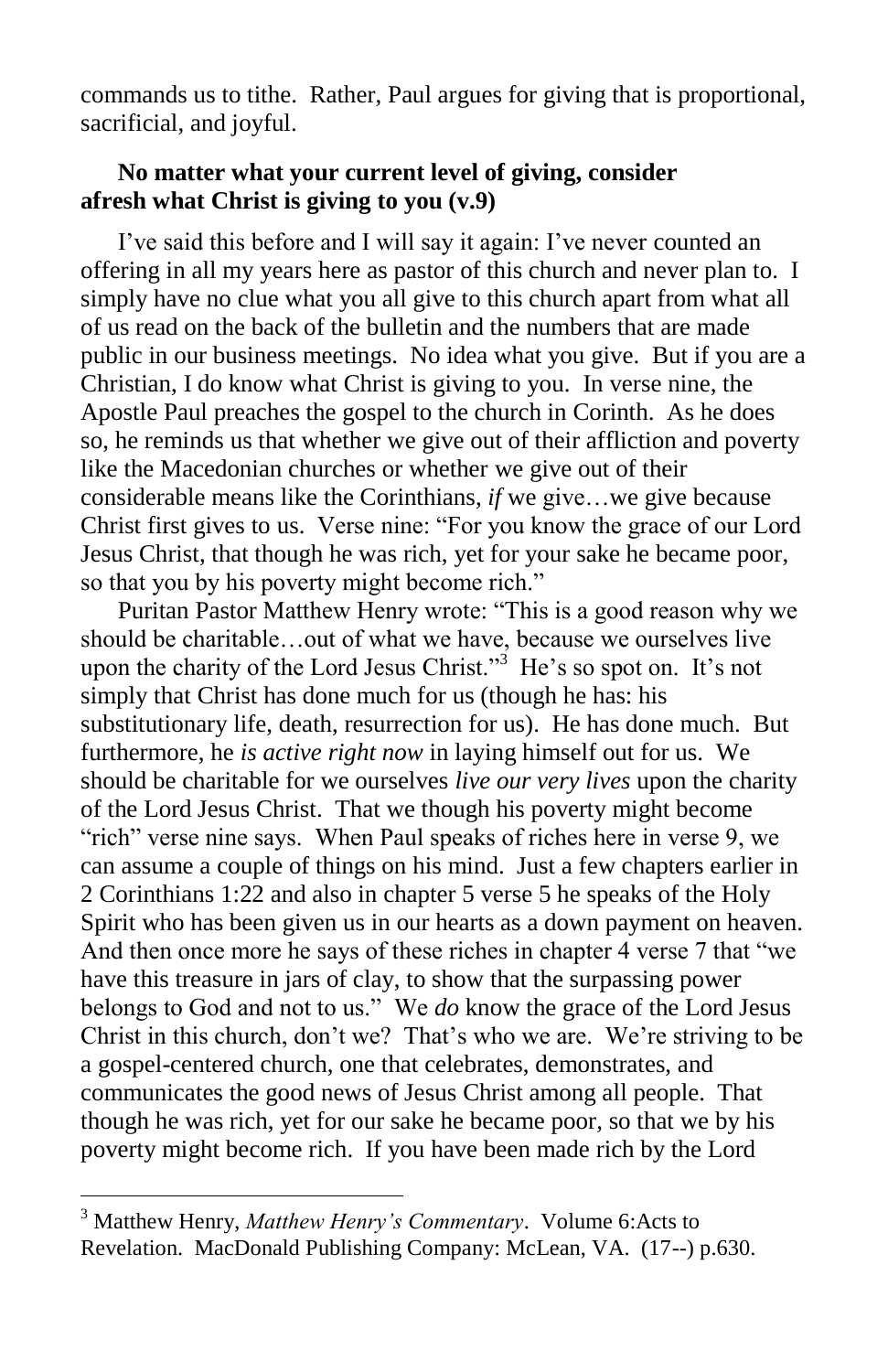Jesus Christ…indwelt by the Holy Spirit, given this treasure in jars of clay – if you have been converted…has your wallet? Has your pocketbook?

# **"Motives for Grace-Fueled Giving"**

# **2 Corinthians 8:16-9:5**

 $16$  But thanks be to God, who put into the heart of Titus the same earnest care I have for you. <sup>17</sup> For he not only accepted our appeal, but being himself very earnest he is going to you of his own accord. <sup>18</sup> With him we are sending the brother who is famous among all the churches for his preaching of the gospel.<sup>19</sup> And not only that, but he has been appointed by the churches to travel with us as we carry out this act of grace that is being ministered by us, for the glory of the Lord himself and to show our good will.  $^{20}$  We take this course so that no one should blame us about this generous gift that is being administered by us, <sup>21</sup> for we aim at what is honorable not only in the Lord's sight but also in the sight of man. <sup>22</sup> And with them we are sending our brother whom we have often tested and found earnest in many matters, but who is now more earnest than ever because of his great confidence in you.  $^{23}$  As for Titus, he is my partner and fellow worker for your benefit. And as for our brothers, they are messengers of the churches, the glory of Christ. <sup>24</sup> So give proof before the churches of your love and of our boasting about you to these men.

9 Now it is superfluous for me to write to you about the ministry for the saints, <sup>2</sup> for I know your readiness, of which I boast about you to the people of Macedonia, saying that Achaia has been ready since last year. And your zeal has stirred up most of them. <sup>3</sup>But I am sending the brothers so that our boasting about you may not prove empty in this matter, so that you may be ready, as I said you would be. <sup>4</sup> Otherwise, if some Macedonians come with me and find that you are not ready, we would be humiliated—to say nothing of you—for being so confident. <sup>5</sup> So I thought it necessary to urge the brothers to go on ahead to you and arrange in advance for the gift you have promised, so that it may be ready as a willing gift, not as an exaction

### **The second step toward grace-fueled giving is to view financial stewardship as less a duty and more a delight**

Of course, this alteration (when it happens in our souls) is a gift of God's grace *itself*. We *need* the grace of God in order to move from *threatened* to *thrilled* when it comes to giving financially to the advance of the gospel through the local church. We *have* to have God's help for this change. This sort of renovation of the heart is a miracle, plain and simple. But underneath the grace of this miracle, there are other forces that draw us toward or drive us from giving generously and willingly. And in this section of our text, we'll uncover two of them. The first has to do with integrity and the second has to do with readiness. First…

### *\*Churches that give generously and willingly to the work of the gospel…*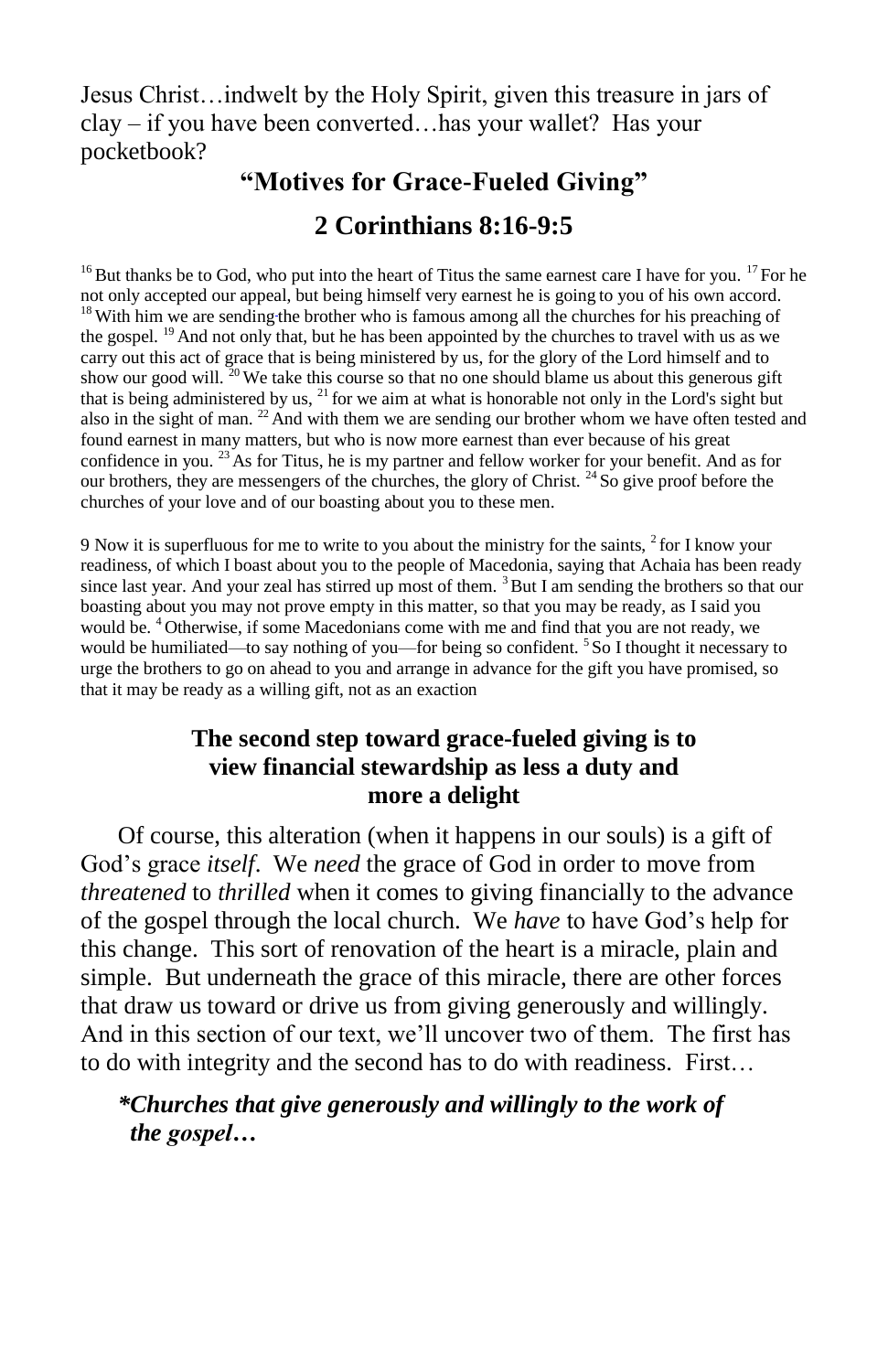#### **…have come to trust in the complete financial integrity of their leaders (8:16-24)**

 Recall the context here. For a number of reasons, the Jerusalem church had become poor and they were suffering greatly. So Paul is a man on a mission here in 2 Corinthians 8 and 9. In chapter 8 verses 16 to 24, Paul is addressing the church in Corinth about their participation in the Jerusalem collection. And the lessons that we can glean from these verses are powerful.

 In these nine verses Paul refers to himself and to his associates and traveling companions. The text indicates he is sending Titus and two of the other men in their party on ahead to Corinth. But why? The reason is spelled out starting at the tail end of verse 19 and on into versed 20 and 21. Money and ministers of the gospel. This is a huge issue today, just as it was a huge issue in the first century. Paul and his associates' reputations were not spotless in Corinth. In fact, that's in large measure why he wrote the letter of 2 Corinthians – to defend his ministry as an apostle.

 So Paul is assuming *nothing* here (other than the worst) as he's soliciting funds for a collection. He wants them to give generously, willingly. Well, how can he *motivate* them to contribute financially to the work of the gospel? The move he makes is nothing less than brilliant. If Paul can't actually step into their souls and do open-heart surgery to correct their thinking about him (which he of course can't) then the *next best thing* is remove *every barrier possible* to their financial giving *so far as it depends on him*. And in this case, that means sending a delegation of three men (Titus and the two accompanying him) on ahead to Corinth. *They* will finalize the collection (not Paul). *That* is financial integrity. Do you think this had an effect on the church in Corinth? Yes it did. In the book of Romans Paul confirms that these folks indeed got in on the giving opportunity. And I think, by the grace of God, it happened in large measure because they came to trust in Paul and his coworkers.

 Churches that give generously and willingly to the work of the gospel have come to trust in the complete financial integrity of their leaders. And if you'll excuse the pun, the million dollar question for Mound Free Church today is *do we*? *Have you*? Have you come to trust in the *complete financial integrity* of your leaders at Mound Evangelical Free Church? It makes a difference in how much you're willing to invest in this fellowship. How's your confidence with the discretion and integrity our ushers? Our counters? Our treasurer? Our auditors? How's your comfort level with the accessibility of the numbers in our budget? From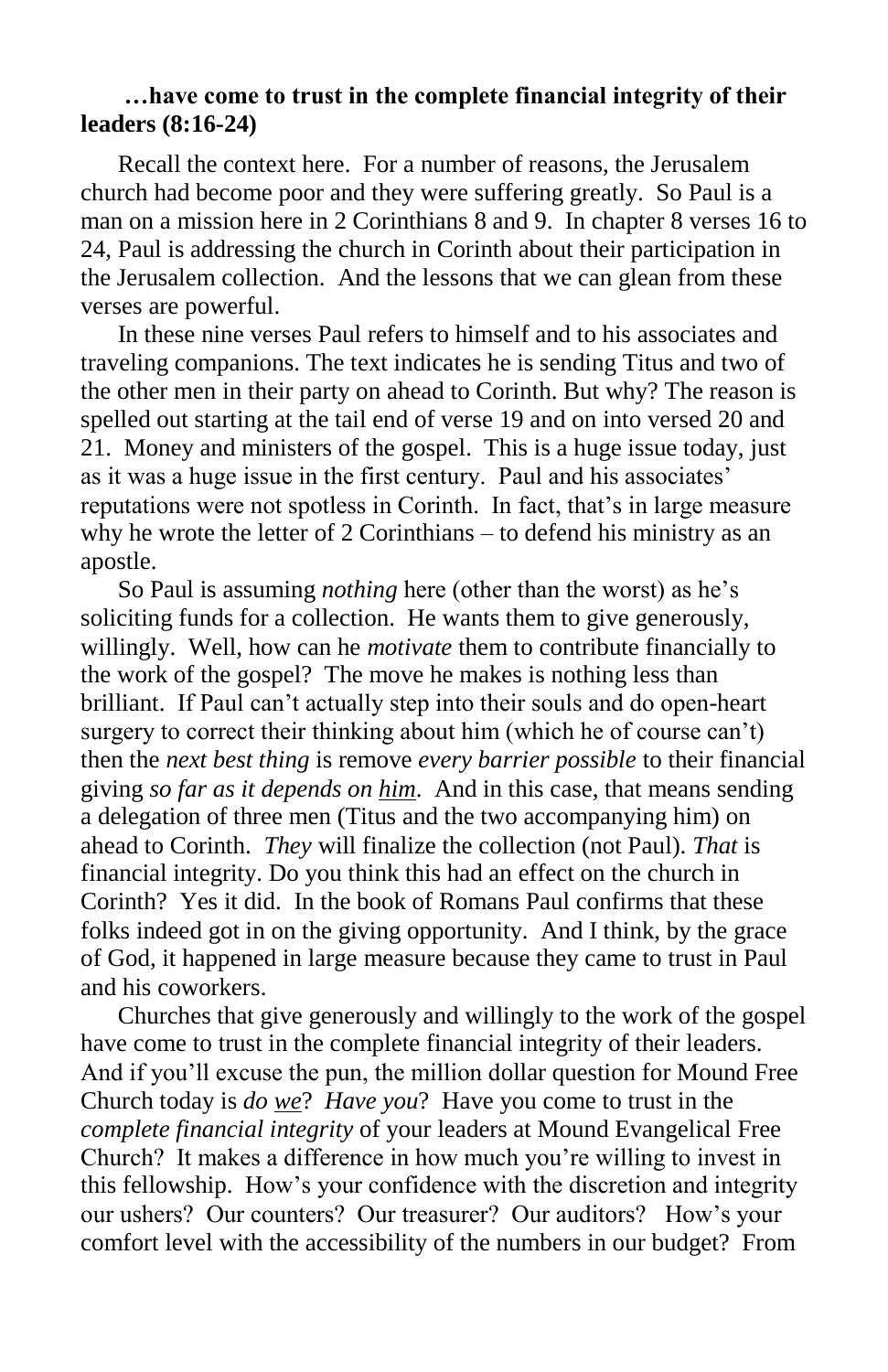what we *project*, to what we *take in* to what we actually *spend*…all of it is made fully public for everyone to access at any time. Are you aware of this? Do you take advantage of this?

 Another aspect of having a high degree of confidence in the financial integrity of your leaders is to know what types of ministry we think we could engage in more fully were there more resources at our disposal. If you think the leadership of this (or any) church is going to take an increase in Sunday offerings and spend it on *magic beans* (for instance) then I can certainly understand your hesitancy. But what if (by God's grace) there was an uptick in our giving over the next year or so? Can you *dream* with me for a minute about what that might mean for our ability to do effective ministry in through this church? It might mean an ability to increase ministry staff instead of shrinking it. It might mean the ability to increase our investment in foreign missions instead of cutting back. An increase in giving might mean for us the ability to purchase a baptistery for the first time in the history of this sanctuary, maybe an expansion of our library resources. If we saw sustained growth in our financial giving, we might be able even to begin a relationship with a church planter in residence with a view to sending them out with a core group to plan the first church plant in the history of our fellowship. Will you *dream* with me for a little bit? Do you *trust* the leadership of this church? If not, what stands in your way? Are you willing to take concrete steps in discussing these things with one of our pastors or elders if something does stand in your way? If you do trust in the financial integrity of your leaders, does your giving reflect the trust that you say you have? Churches that give generously and willingly to the work of the gospel have come to trust in the complete financial integrity of their leaders. Also…

#### *\*Churches that give generously and willingly to the work of the gospel…*

#### **…have developed a clear theology of giving and are prepared and ready to put it into practice (9:1-5)**

Look with me now and 2 Corinthians 9 verses 1 to 5. We've already noted Paul's confidence in the Corinthian church despite what appears to be (at least from some quarters) a distinct *lack* of confidence in *him*. In chapter 8 verse 7 remember that he said to this church: "…you excel in everything – in faith, in speech, in knowledge, in all earnestness and in our love for you…". Paul *loved this church* and he had confidence in the work that God had begun among them. And they *know* about his plans for the collection. That's why he says in chapter 9 verse 1: "Now it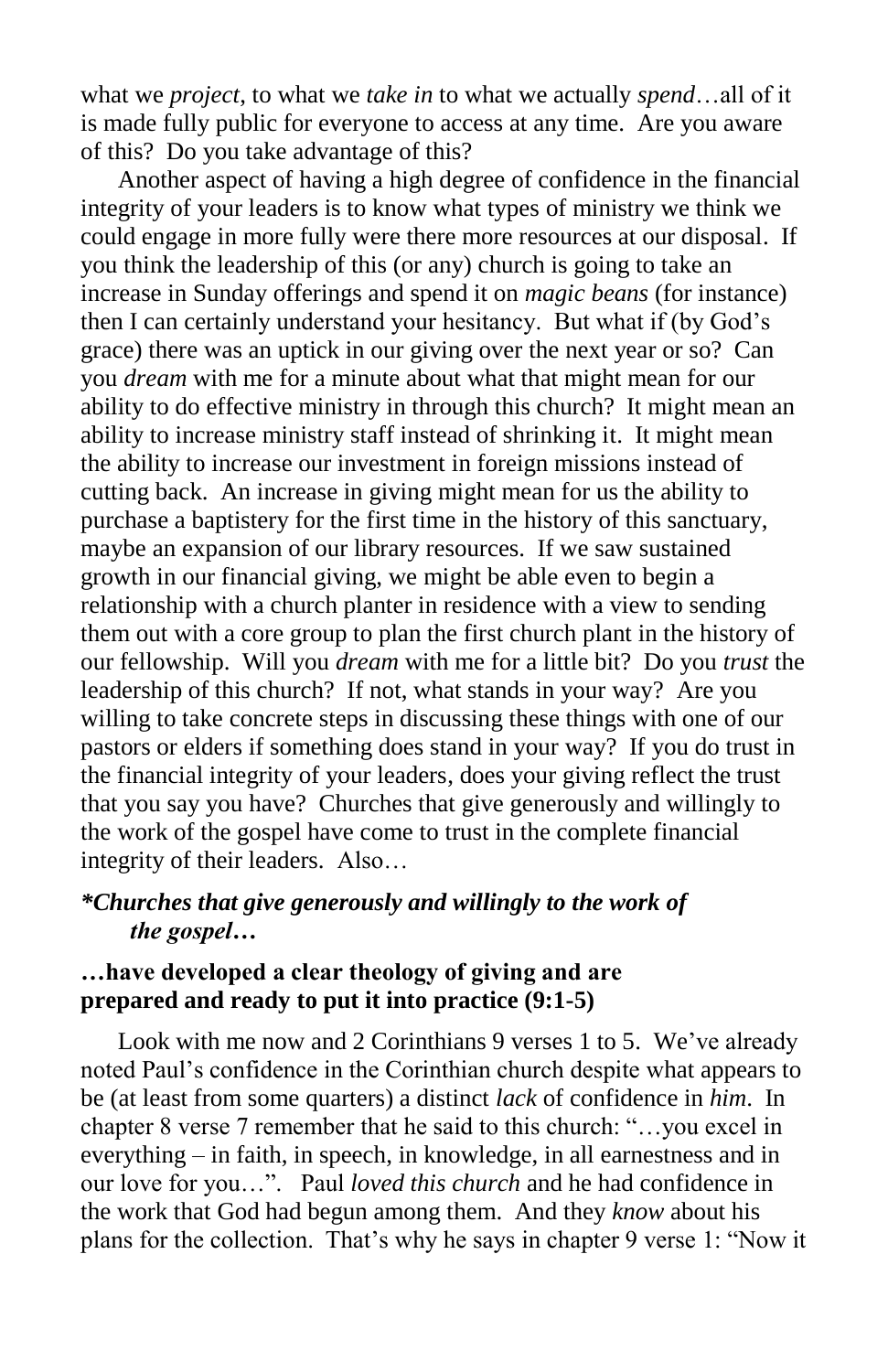is superfluous for me to write to you about the ministry for the saints…". You see, he knows of their "readiness" (verse 2). In fact, he said to the churches in Macedonia, Corinth has been "ready" since last year! Now verse 2 says "Achaia" not "Corinth" but Corinth was the capital city in the region of Achaia so he's talking about them here. I know you guys have been ready. But there's two kinds of ready. The first kind of "ready" is when you know you have it coming to you and you're ready for your punishment or you're ready to accept the consequences of your actions. Just take it on the chin. There's *that* kind of ready. Paul uses the phrase: "ready…as an exaction" in verse 5. But there's also *another* kind of ready. And it's the kind of ready he also describes in verse 5: "ready as a willing gift". *That's* the way to be ready to give. Prepared and prepared to give generously. Not because you gotta…because you wanna. Not out of 'duty for Christ' but from sheer delight in Christ.

 The church at Corinth did have a clear theology of giving, and as it turns out, they were *ready* to give to the ministry. Not only ready, but ready and willing. Romans 15:25 to 27 (written a short time after 2 Corinthians) says– "At present…I am going to Jerusalem bringing aid to the saints. For Macedonia *and Achaia* have been pleased to make some contribution for the poor among the saints at Jerusalem. For they were *pleased to do it*, and indeed they owe it to them. For if the Gentiles have come to share in their spiritual blessings, they ought also to be of service to them in material blessings." You see how strongly he felt about this collection. It was a big deal to him. And they did give willingly. As Romans 15:27 says: "they were *pleased* to do it."

Churches that give generously and willingly to the work of the gospel have developed a clear theology of giving and are prepared and ready to put it into practice. It happened in Corinth. It happened in Macedonia. The question remains….will it happen at Mound Free Church? Do you have a *theology* of giving? Do you know what the Bible says about the joy, the wisdom, and the unexpected blessings of giving generously to your local church? Do you know that New Testament pattern for giving isn't the tithe (10% of your gross income) but rather significantly above and beyond the tithe? Christians aren't commanded to consider 10% of their income as belonging to the Lord but rather *all* of it. Christians aren't under law but grace and if lawdriven given yielded a tithe of one's income, how much are we to suppose grace-fueled giving to yield? Do you know that you can't outgive God? Do you know (as Randy Alcorn says) that you are the *manager* of the assets God has *entrusted* – not given – to you? Do you know that God prospers you not to raise your standard of *living* but to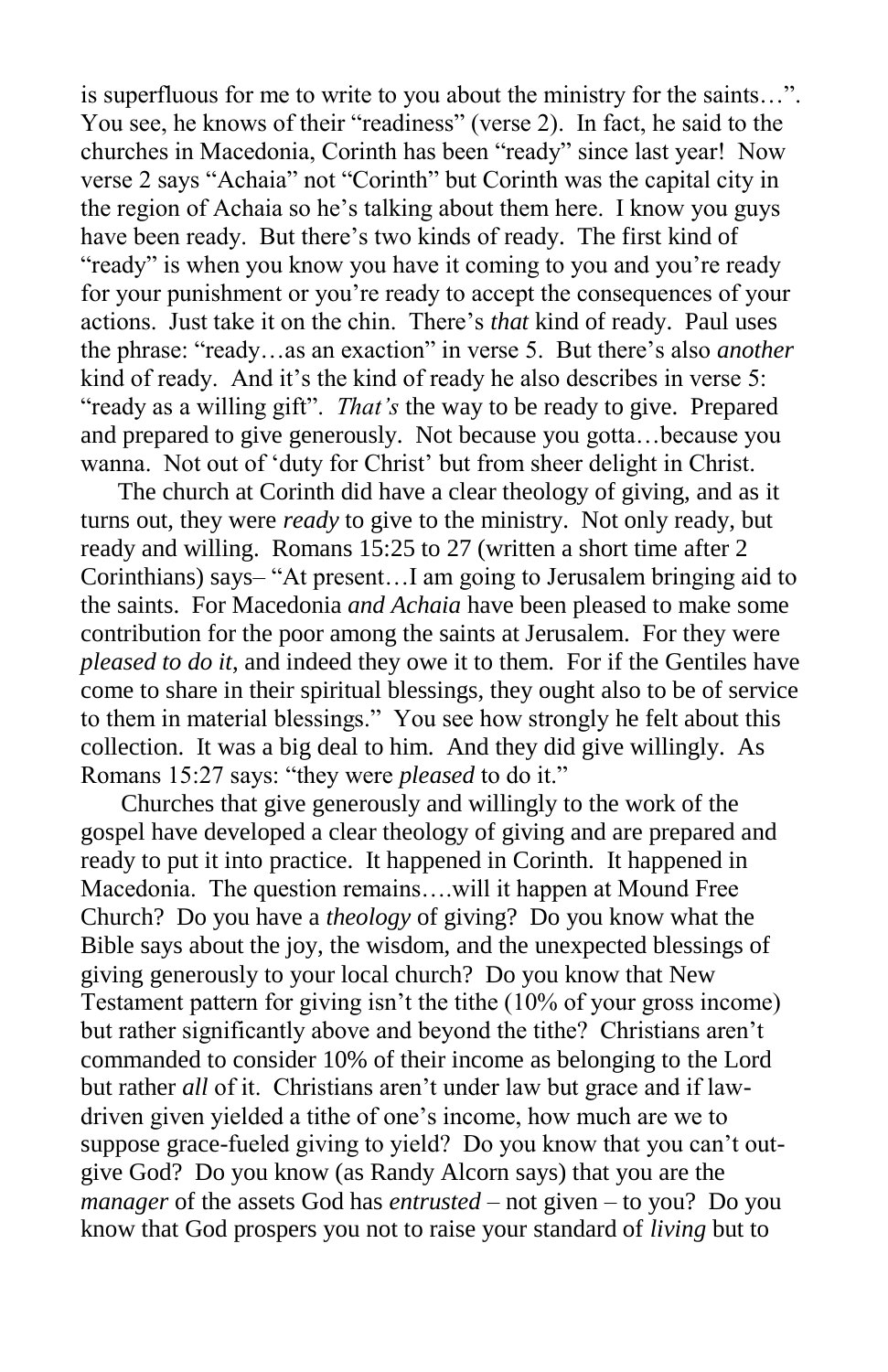raise your standard of *giving*? Do you *know* these things? Do you have a theology of giving?

 If you do have a theology of giving, we just need to ask the Dr. Phil question: "how's that workin' for ya?" If you know *what* to give, and if you are *prepared* to give…are you giving generously? For those of you who do give generously to this local church, I want to thank you and encourage you to stay the course. By God's grace, we quite literally could not be doing what we're doing without you. I also want to encourage you to keep reaching. Keep shoveling it out to the Lord Jesus Christ and his kingdom work – I guarantee you he's got a bigger shovel and he'll bless you right back. For those of you who need some help in this area, I have two encouragements for you. The first is simply this: believe the gospel. Believe the gospel. If you, as someone living in the most prosperous nation in the history of the planet are struggling to be joyfully generous with all that God has entrusted to you, I simply want to encourage you to remember that Jesus died for the tight-fisted and miserly among us as well. Pray (and pray and keep praying!) that the Lord would convict you of your sin and free you to give more generously and joyfully. Turn from your selfishness and throw yourself on the mercy of the Lord Jesus Christ where you *will* find mercy. He won't cast you out. And if you're thinking: "Who are you to call me miserly and tight-fisted?" just know – I didn't. That finger in your chest right now doesn't belong to me. That's the conviction of the Holy Spirit calling you to a life of greater generosity and freedom with it.

# **"Means of Grace-Fueled Giving" 2 Corinthians 9:6-15**

 $6$ The point is this: whoever sows sparingly will also reap sparingly, and whoever sows bountifully will also reap bountifully. <sup>7</sup> Each one must give as he has decided in his heart, not reluctantly or under compulsion, for God loves a cheerful giver. <sup>8</sup> And God is able to make all grace abound to you, so that having all sufficiency in all things at all times, you may abound in every good work. <sup>9</sup> As it is written,

<sup>10</sup> He who supplies seed to the sower and bread for food will supply and multiply your seed for sowing and increase the harvest of your righteousness. <sup>11</sup> You will be enriched in every way to be generous in every way, which through us will produce thanksgiving to God. <sup>12</sup> For the ministry of this service is not only supplying the needs of the saints but is also overflowing in many thanksgivings to God. <sup>13</sup>By their approval of this service, they will glorify God because of your submission that comes from your confession of the gospel of Christ, and the generosity of your contribution for them and for all others, <sup>14</sup> while they long for you and pray for you, because of the surpassing grace of God upon you.  $15$  Thanks be to God for his inexpressible gift!

<sup>&</sup>quot;He has distributed freely, he has given to the poor; his righteousness endures forever."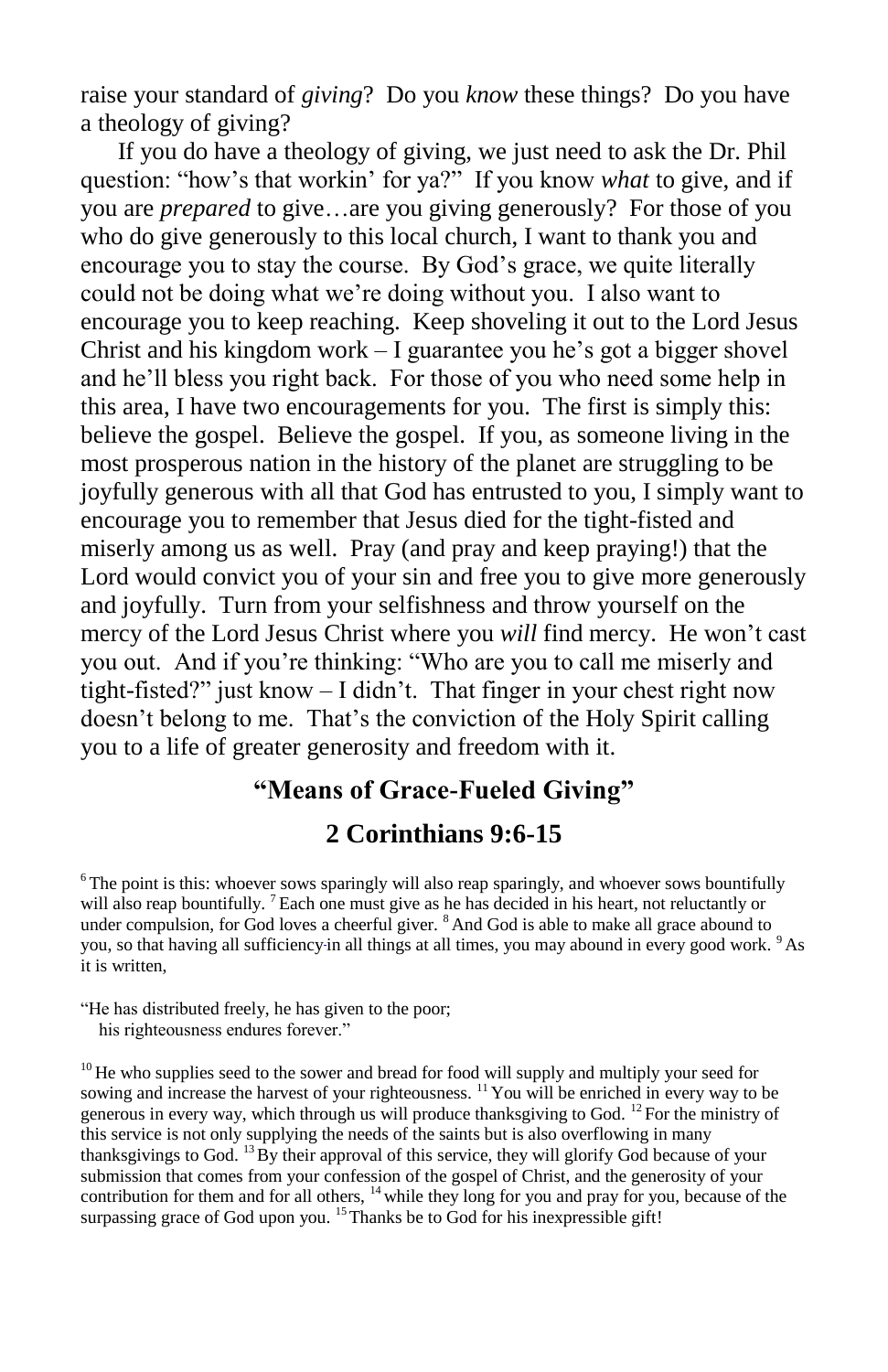#### **The third step toward grace-fueled giving is to act on the conviction that God's supply to you will meet his demand of you**

So *how* does grace-fueled giving actually *work*? What are the *means*?

#### *\*If you are a Christian…*

### **God expects you to give lavishly and lovingly to the advance of the gospel (vv.6-7)**

 God's concern is for the *what* as well as the *how*. For the *matter* of giving and the *manner* of giving. Both *content* and *intent* are important to God when it comes to how we give to the work of the kingdom. It should be lavish and it should be loving. Let's read 2 Corinthians 9:6-7. We know that Paul is in summary mode in verse 6 of 2 Corinthians 9 because he begins with the phrase: "the point is this…". What's the point of all this, Paul? He answers in verse 6: "The point is this: whoever sows sparingly will also reap sparingly, and whoever sows bountifully will also reap bountifully." That's the point. And make no mistake about it, he doesn't give us this agricultural metaphor to encourage us to sow sparingly. The thrust behind verse 6 is the implication: "sow bountifully!!" Now he doesn't actually come out command them here. And we will search in vain for any such command in all of chapters 8 and 9. Here he is simply setting out the principle that all farmers know to be true (all things being equal): whoever sows sparingly will also reap sparingly, and whoever sows bountifully will also reap bountifully.

 Paul saw fit to compare giving financially to the church to the work of planting seeds in the ground. Some observations are in order. First, just as a farmer scatters seed, when we entrust our finances to the local church we are parting with something of value. Seed itself represents an investment. And just a farmer sends the seed sailing into the air and then proceeds to till the soil around it until he loses sight of his investment, when we give our resources we are flinging them from us and they, too, seem to disappear. And then there's the waiting period. A farmer sows seed in one season but doesn't reap the harvest until some time later. So, too, in our giving. We entrust our resources to the local church and sometimes we just don't see an immediate return. But just as the farmer would be a fool to give up on his crops in the summer, so we would be foolish to write off our financial investments in the local church before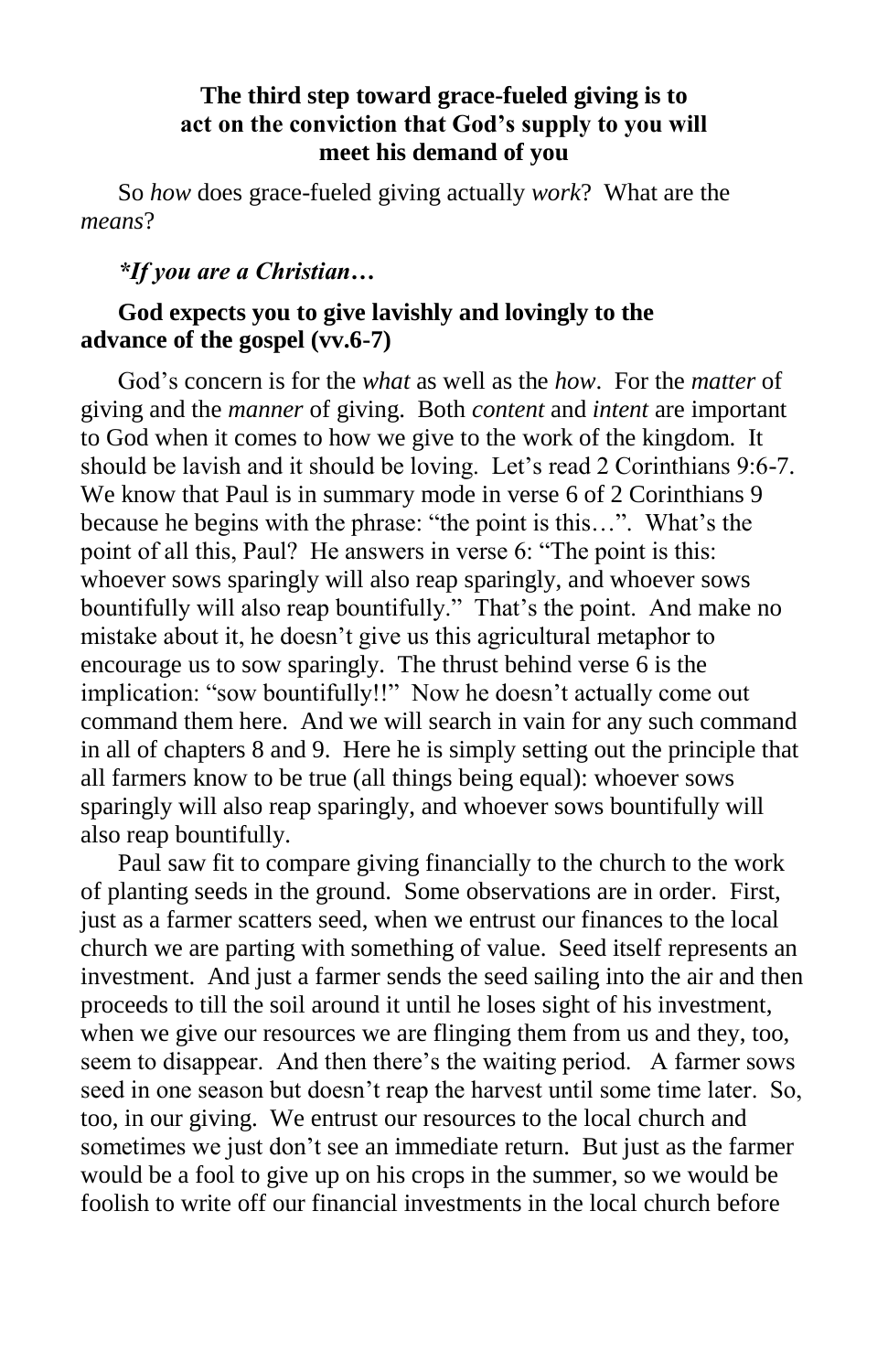the time. And just as verse 6 implies, we aren't simply to sow modestly, we should sow "bountifully".

 Now here's where we want a figure so we know exactly how much to give. A percentage. Or at least a guideline to get us going. But Paul doesn't give us one. He almost does. He comes *so* close in verse seven where he says: "Each one *must* give…". And okay, here we go – he's gonna give us a number…and he doesn't do it. Verse seven says: "Each one must give *as he has decided in his heart*…". Arrgghh. *That's* the amount we ought to give financially…as we have decided in our heart? Yep. He doesn't suggest a tithe to the people of Corinth. A tenth of their gross income. He doesn't even hint at it. Why not? Because we don't need to be giving that extravagantly to the local church? Wrong! Dead wrong. The reason he doesn't suggest 10% (as Old Testament law required) is because he is treating the Corinthians as spiritual adults, not children. The law is our tutor, as Paul says in Galatians 3:24 (our schoolmaster and guardian) to lead us to Christ. The law treated Israel as a child taking his first steps in the faith. That's what tithing is. To change the metaphor, the law commanded Israelites to tithe just as we require training wheels on the bicycles of our three-year olds. But training wheels are for children, not adults. And Paul is dealing with the Corinthians as mature, responsible spiritual grown-ups in the gospel. A grown up should be a better and more accomplished cycler than threeyear old – far better. And a new covenant Christian should be a far more accomplished giver than an old covenant Israelite.

 Think about it for a minute…if the tithe was the floor (not the ceiling) of old covenant giving under Moses, then what are we saying about the power of the gospel when we don't even give that much today? The average American Christian gives 2.5% of the income to their local church. 2.5%. That is one quarter of the absolute minimum requirement under the law. Randy Alcorn sums up the state of  $21<sup>st</sup>$  century giving in the American church this way: "…using 10 percent as a measure, the Israelites were four times more responsive to the law of Moses than the average American Christian is to the grace of Christ."<sup>4</sup> That is a frightening sentence if there ever was one. Regarding financial generosity: *The Israelites were four times more responsive to the law of Moses than the average American Christian is to the grace of Christ*. I'm not sure where the families in our church fall as compared with the

<sup>4</sup> Randy Alcorn, *Money, Possessions, and Eternity*. Revised and Updated. Tyndale House Publishers, Inc: Carol Stream, IL. (1989) 2003. p.182.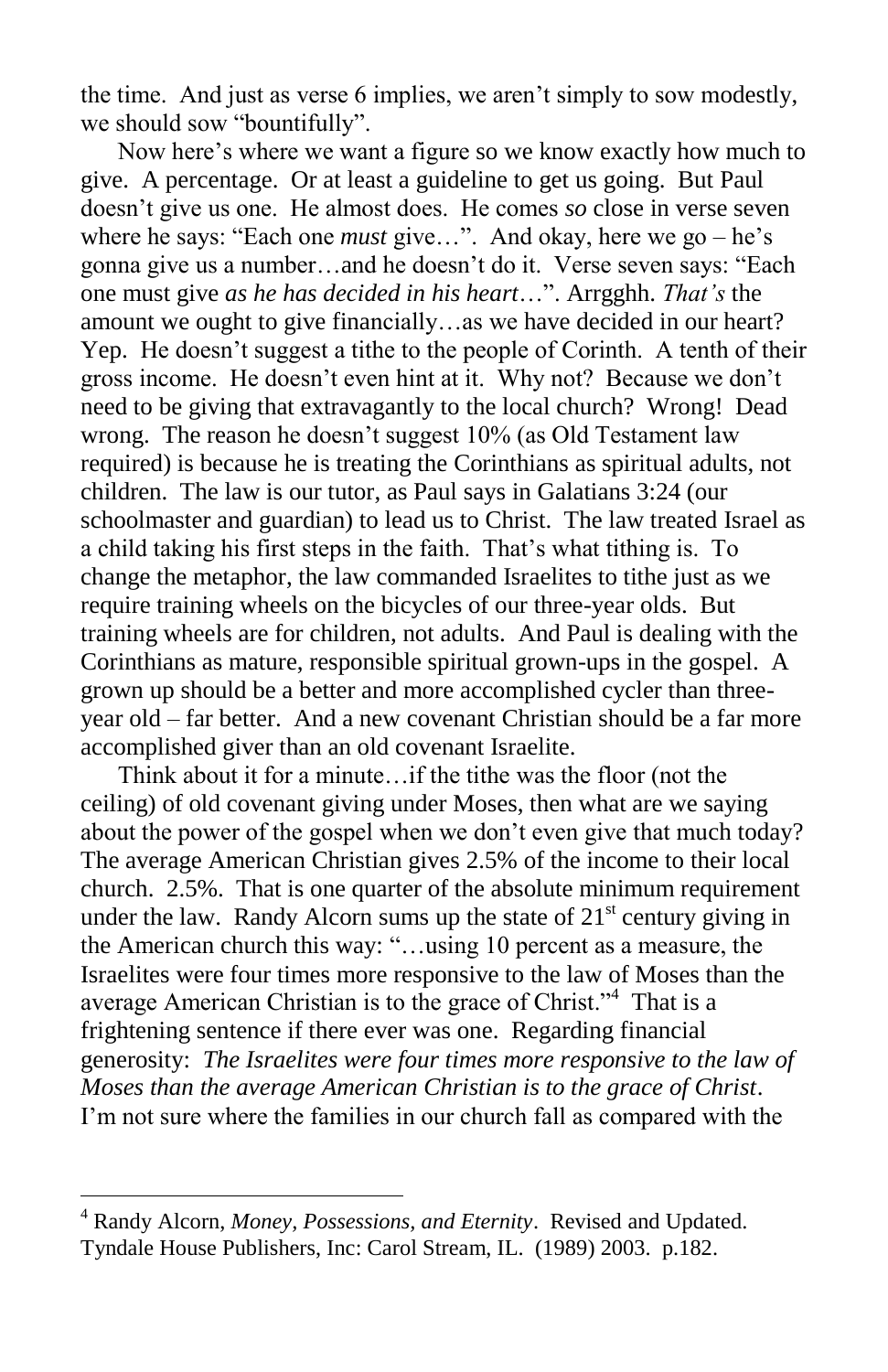national average (as I've said before the only family's giving records I know in this fellowship are my own). But I hope these numbers bother you. I hope they create a sort of holy discontent with your own current level of giving – whatever it may be. God expects you to give lavishly. So…sow bountifully.

 Now that's mainly verse 6 and it has to do with the amount we give. The rest of verse 7 takes aim at the affections with which we give. Verse 7: "Each one must give as he has decided in his heart, not reluctantly or under compulsion, for God loves a cheerful giver." God expects you to give lavishly and God expects you to give lovingly. God loves a cheerful giver. This subjective state is the flipside of the objective truth of Acts 20:35 where Paul quotes Jesus saying: "It is more blessed to give than to receive." Do you believe that? Not all of us do. If you're ever putting an offering into the plate as it goes by and you catch yourself thinking: 'I'm not really enjoying this'…rest assured that God isn't either! God loves a cheerful giver. But *why*? Why does the *intent* of our giving matter as much to him as the *content* of our giving? To put it another way…why *doesn't* God love a reluctant giver or a disinterested giver? Isn't he just happy to have the resources? No he is not. He doesn't need them. God doesn't love a moping giver because God is *least glorified* in us when we are *least satisfied* in him. If you are a Christian, God expects you to give lavishly *and* lovingly to the advance of the gospel. He cares about *how* we give at *least* as much (if not more) than *how much* we give.

 Now at this point, all we've done is review Paul's teaching here in these two verses. We've seen this so far in chapters 8 and 9. You may be tracking up 'till now and thinking: I'm *moved* by the models of giving we've seen, I'm *sensing* some growth in my motives for giving…now the question is simply: *how*? I want to give lavishly and lovingly – but given the concrete realities with which I'm dealing…how? How does this *actually work*? Here's where we need to remember the third step to grace-filled giving: the third step toward grace-fueled giving is to *act* on the conviction that God's *supply* to you will meet his *demand* of you.

### *\*As you step out in faith to give…*

#### **You will get God's help (vv.8-11a)**

As you step out in faith to give, you will get God's help. *That's* how we can be brought to give lavishly and lovingly to the advance of the gospel. God's gracious help. Paul says it *three* different times in *three* different ways from verse 8 into the first half of verse 11. You're gonna get help. As you step out in faith to give, you will get God's help.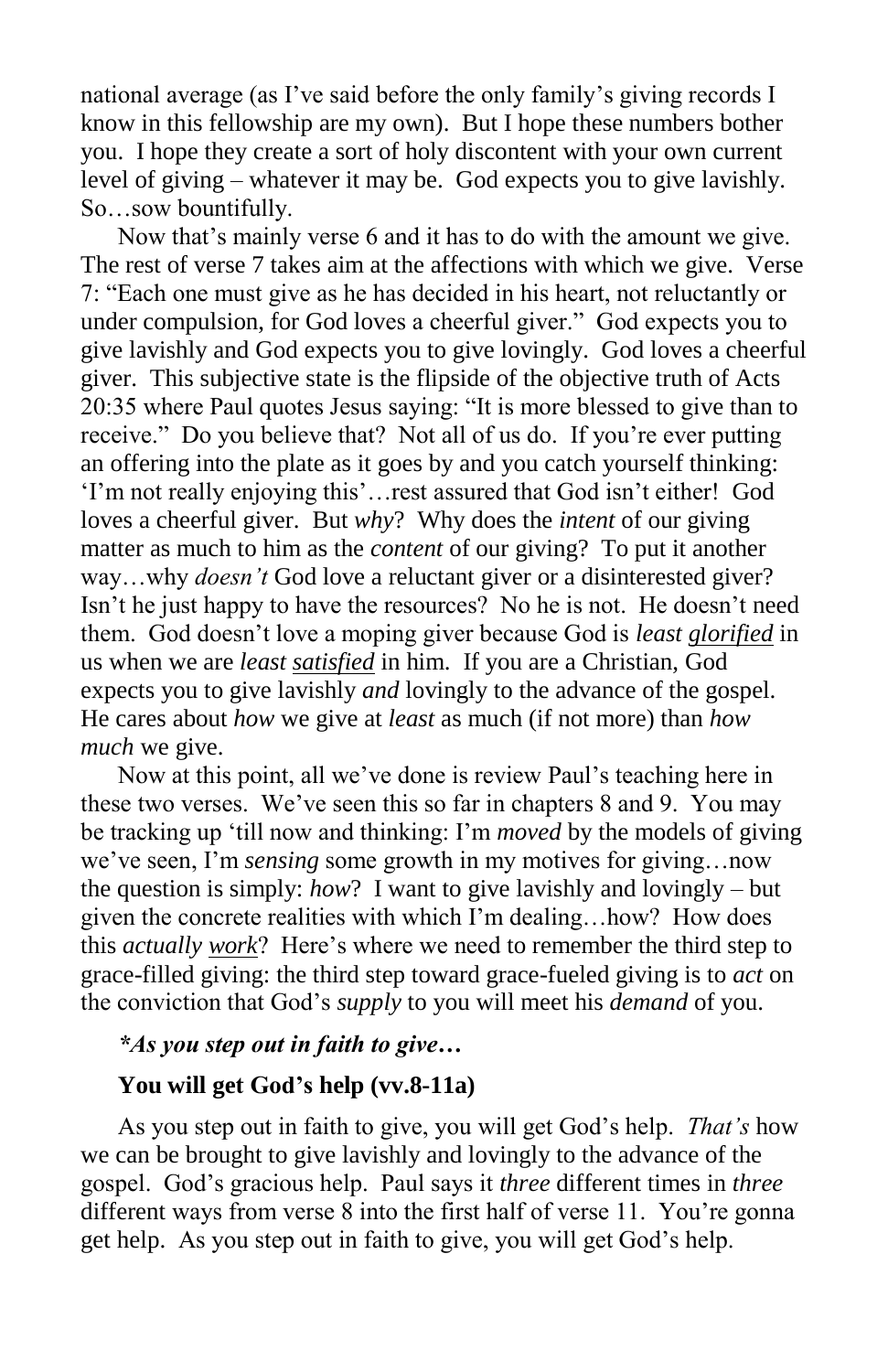Observe how this works in verse 8: "And God is able to make all grace abound to you, so that having all sufficiency in all things at all times, you may abound in every good work." If you'll excuse the pun, this verse richly repays your meditation. There's so much to see here but I will limit myself to one crucial observation, and that's this: God's help and your work happen *simultaneously*. If you can grasp this, I assure you, you are holding one of the most powerful keys in the entire Christian life. As you step out in faith to give, you will get God's help. As you take action, God takes action. God is able to make all grace abound to you…so that…you may abound in every good work. Notice that this isn't "let go and let God". This is "trust God and *get going*."<sup>5</sup>

 Consider another place in the New Testament where Paul speaks in this way (that God's help and your work happen simultaneously) but apply it to giving lavishly and lovingly. In 1 Corinthians 15:10, Paul says – "But by the grace of God I am what I am, and his grace toward me was not in vain. On the contrary, *I worked harder than any of them*, *though it was not I*, *but the grace of God* that is with me." Whose work? Paul's. Whose grace? God's! This is how it works. Financial generosity is toil, struggle, and just plain hard work. But as you step out in faith to give, you will get God's help. Your toil, struggle, and hard work will be met with God's energy, power, work, and grace toward you. Here's how one pastor described this dynamic. Again, apply this to stepping out in faith to give. His name is Charles Bridges and he said:

 "Shall we then indolently wait until he works? Far from it. We must work, but in dependence upon him. He works not without us, but with us, through us, in us, by us; and we work in him…Ours is the duty; his is the strength. Ours the agency; his the quickening life. His commands do not imply our power to obey, but our dependence upon him for the grace of obedience. 'The work, as it is a duty, is ours; but as a performance, it is God's. He gives what he requires, and his promises are the foundation of our performances.' Our works are not the cause, but the effect, of his grace; and never could they come out of us, until God had first put them in us."<sup>6</sup>

 As you step out in faith to give, you will get God's help. If this reality gets a hold of you, you will pray as King David did as offerings were made in 1 Chronicles 29:14 – "But who am I, and what is my people, that we should be able thus to offer willingly? For all things come from you, and of your own we have given you."

<sup>&</sup>lt;sup>5</sup> I am indebted to J.I. Packer for this observation.

<sup>6</sup> Charles Bridges (containing a brief quote from Bishop Reynolds), *Proverbs*. Geneva Series of Commentaries. The Banner of Truth Trust: Carlisle, PA. (1846) 2008. p.224.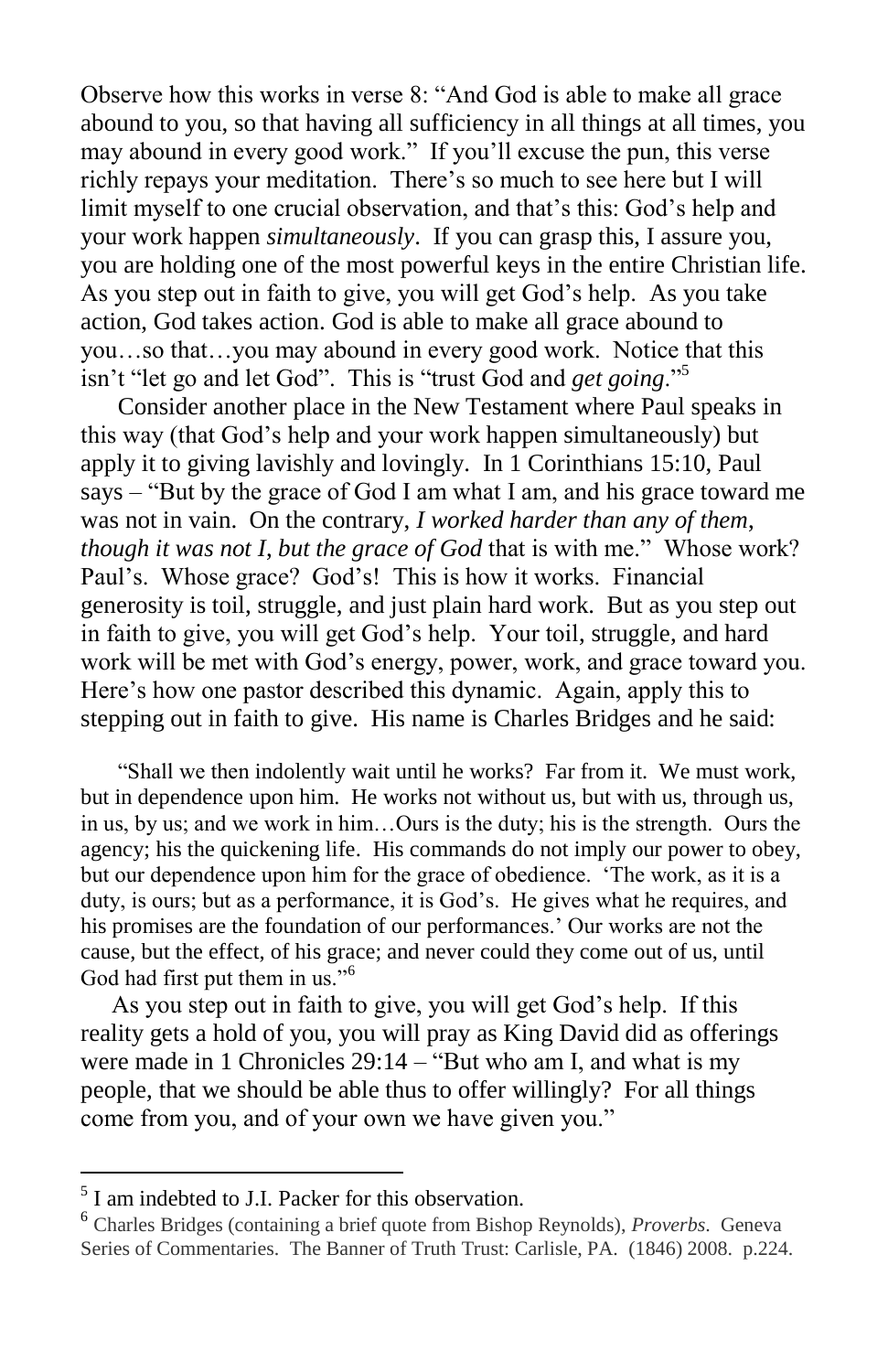### *\*As you step out in faith to give…*

#### **God will get his glory (vv.11b-15)**

Allow me to share one of my favorite moments on what must have been Christmas of 1984. That Christmas I was 8 years old, and I received a gift from my 85 year old grandmother that changed my life: a copy of Michael Jackson's *Thriller* album. Now I loved my Grandmommy, but this dear woman knew *nothing* about Michael Jackson's latest record or my great passion for his music. She *couldn't* have known. But my dad *did*. So while I was over the moon about getting *Thriller* that year (with all due respect to my grandmother) I knew precisely where to assign credit. Grandmommy sent the check, but Dad picked out the present. My father got the glory for that gift.

 Now the exact same dynamic is at work here in the tail end of our text. Look with me at verses 11 to 15 to see just who it is who gets the credit for the generosity of the Corinthian church. When you and I (sinners though we are) become the sorts of people who are giving both lavishly and lovingly to the advance of the gospel, it doesn't take long to connect the dots and draw the conclusion about where the help is coming from and therefore where the glory should be assigned. The one who gives the help gets the glory, not the one who gives the offering. In verse 11 Paul says that this sort of generosity "produce[s] thanksgiving to God". In verse 12 he says this sort of generosity overflows "in many thanksgivings to God". In verse 13: "they will glorify God". Verse 15: "Thanks be to God". How could we miss it? Giving lavishly and lovingly to the advance of the gospel through the local church at the end of the day isn't just about finding ourselves in the black in January (although that's always nice). It's not just about meeting ministry needs inside and outside this church although that would be great. Ultimately, generous giving is about finding ourselves face down in reverence and worship before a holy God who gave all of the resources and the grace to begin with. *That* is what it's all about.

 Don't you love this final verse? "Thanks be to God for his inexpressible gift!" The word Paul uses for "inexpressible" here didn't exist in his language before he wrote it down. He was searching for words to describe God's grace and his vocabulary simply failed him. He didn't have a word. So he coined one. We translate it "inexpressible". Isn't that appropriate? It *is* appropriate. For this gift to which Paul's referring sure isn't the Jerusalem collection. And the gift isn't the boomerang blessing that Paul says will come back to the Corinthian